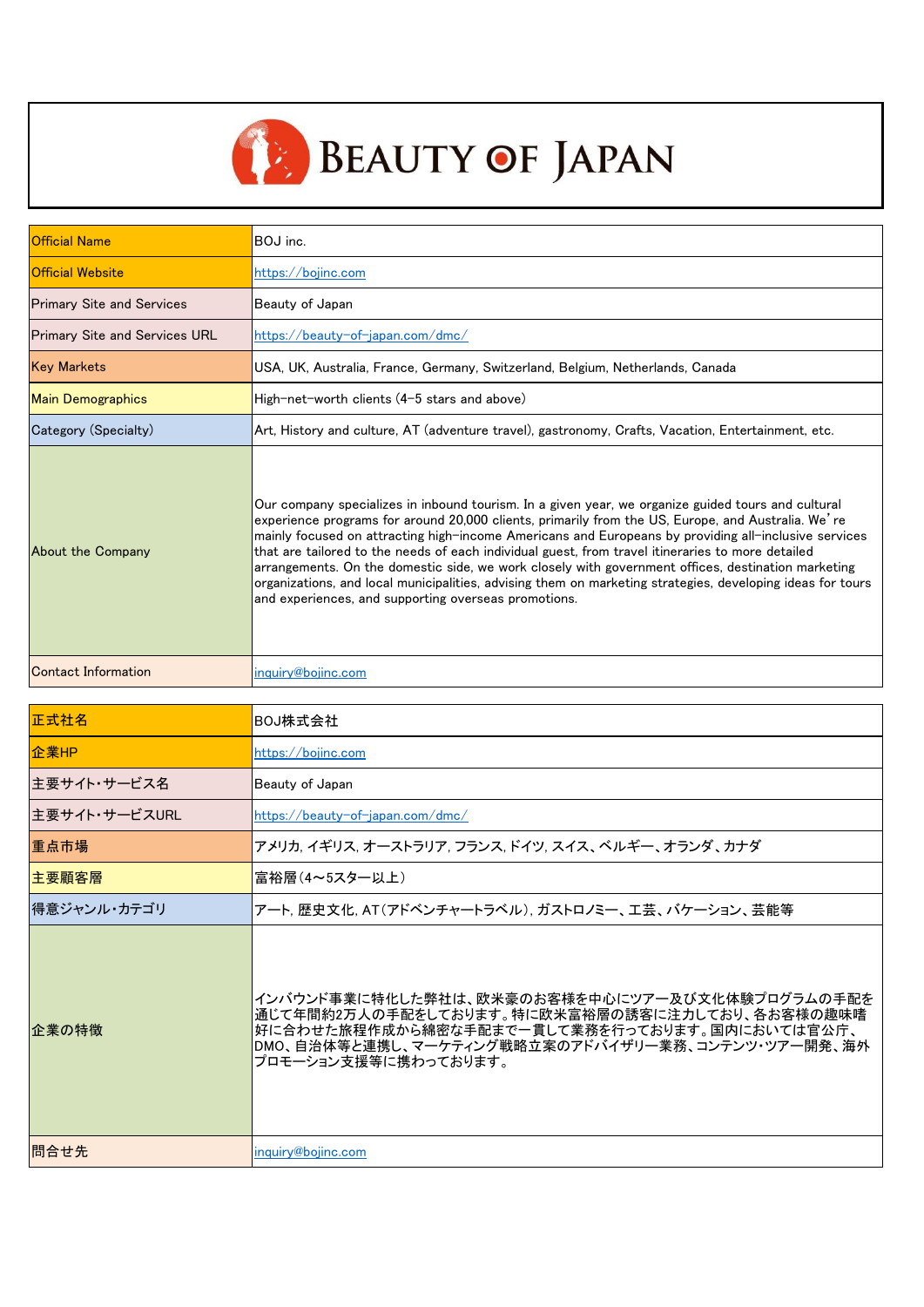## Anabuki Travel

| <b>Official Name</b>                 | Anabuki Travel Inc.                                                                                                                                                                                                                                                                                                                                                                                                        |
|--------------------------------------|----------------------------------------------------------------------------------------------------------------------------------------------------------------------------------------------------------------------------------------------------------------------------------------------------------------------------------------------------------------------------------------------------------------------------|
| <b>Official Website</b>              | https://anabuki-travel.com/en/                                                                                                                                                                                                                                                                                                                                                                                             |
| <b>Primary Site and Services</b>     |                                                                                                                                                                                                                                                                                                                                                                                                                            |
| <b>Primary Site and Services URL</b> |                                                                                                                                                                                                                                                                                                                                                                                                                            |
| <b>Key Markets</b>                   | USA, UK, Australia, France                                                                                                                                                                                                                                                                                                                                                                                                 |
| <b>Main Demographics</b>             | High-net-worth clients (4-5 stars and above), Upper middle class clients (3-4 stars and above)                                                                                                                                                                                                                                                                                                                             |
| Category (Specialty)                 | Art, History and culture, AT (adventure travel), Outdoors                                                                                                                                                                                                                                                                                                                                                                  |
| About the Company                    | We like to think of ourselves as more than just tour operators for clients from the US, Europe, and Asia.<br>We're also actively involved in the development of regional experience programs, local guide training,<br>and overseas promotions. We aim to be a global inbound tourism support business that bridges the gap<br>between Japan and the rest of the world and shows off the charms of Japan's regional areas. |
| <b>Contact Information</b>           | yokoyama@anabukitravel.jp                                                                                                                                                                                                                                                                                                                                                                                                  |

| 正式社名          | 株式会社穴吹トラベル                                                                                                                              |
|---------------|-----------------------------------------------------------------------------------------------------------------------------------------|
| 企業HP          | www.anabuki-travel.com                                                                                                                  |
| 主要サイト・サービス名   |                                                                                                                                         |
| 主要サイト・サービスURL |                                                                                                                                         |
| 重点市場          | アメリカ, イギリス, オーストラリア, フランス                                                                                                               |
| 主要顧客層         | 富裕層(4~5スター以上), アッパーミドル層(3~4スター以上)                                                                                                       |
| 得意ジャンル・カテゴリ   | アート, 歴史文化, AT(アドベンチャートラベル), アウトドア                                                                                                       |
| 企業の特徴         | 欧米やアジア諸国からのお客様のランドオペレーター業務のみならず、地域コンテンツの開発やローカル<br>ガイドの育成、海外へのプロモーションなど、様々なインバウンドビジネス支援事業をグローバルに展開し<br>ています。地域と海外の架け橋となり、地域の魅力を伝えていくこと。 |
| 問合せ先          | <u>yokoyama@anabukitravel.jp</u>                                                                                                        |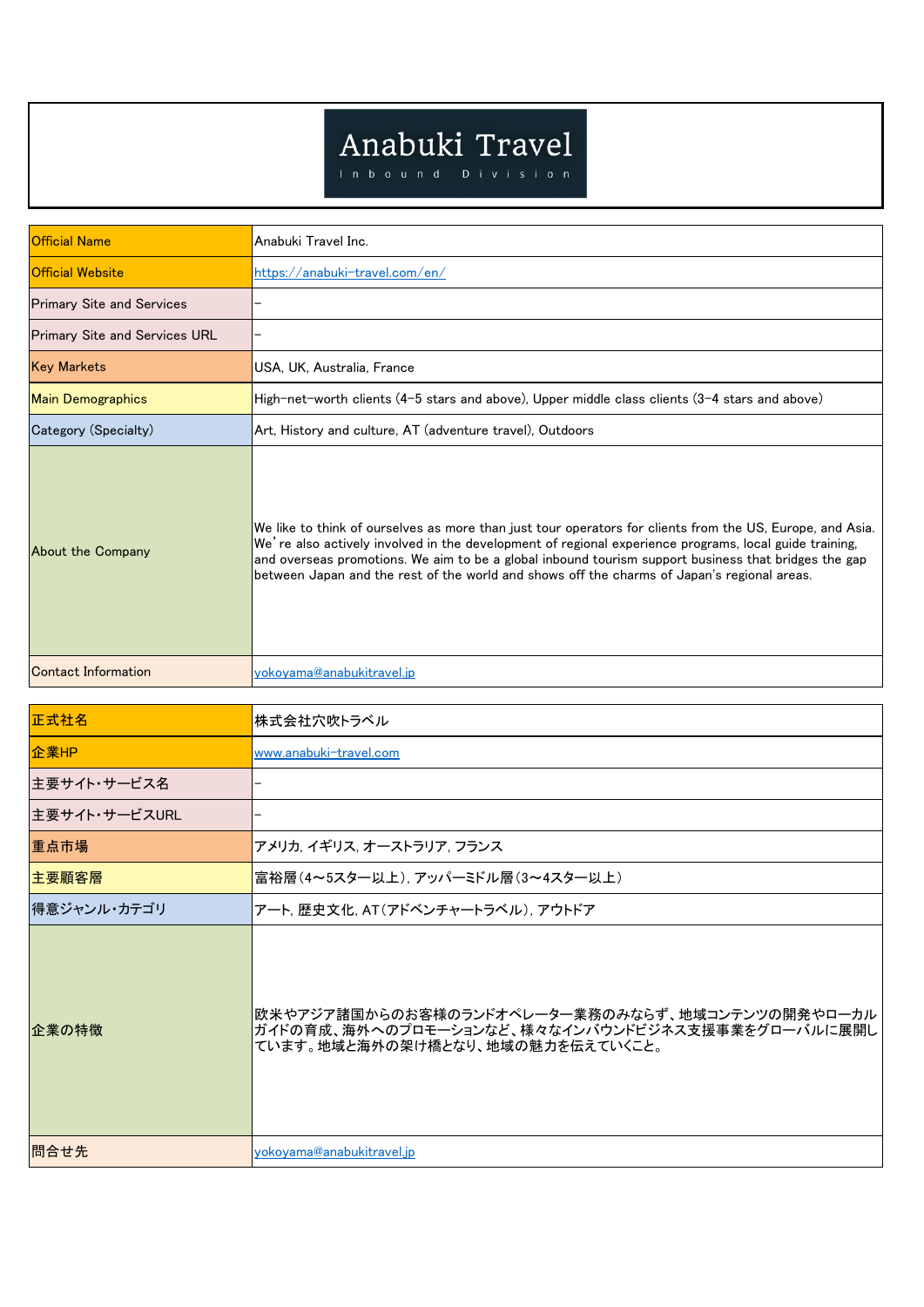## $KODO$

| <b>Official Name</b>                 | KODO LTD.                                                                                                                                                                                                                                                                                                                                                                                                                                                                                                                                                                                                                                                                                      |
|--------------------------------------|------------------------------------------------------------------------------------------------------------------------------------------------------------------------------------------------------------------------------------------------------------------------------------------------------------------------------------------------------------------------------------------------------------------------------------------------------------------------------------------------------------------------------------------------------------------------------------------------------------------------------------------------------------------------------------------------|
| <b>Official Website</b>              | https://kodotravel.com/                                                                                                                                                                                                                                                                                                                                                                                                                                                                                                                                                                                                                                                                        |
| <b>Primary Site and Services</b>     |                                                                                                                                                                                                                                                                                                                                                                                                                                                                                                                                                                                                                                                                                                |
| <b>Primary Site and Services URL</b> |                                                                                                                                                                                                                                                                                                                                                                                                                                                                                                                                                                                                                                                                                                |
| <b>Key Markets</b>                   | USA, UK, Australia, France, Germany                                                                                                                                                                                                                                                                                                                                                                                                                                                                                                                                                                                                                                                            |
| <b>Main Demographics</b>             | High-net-worth clients (4–5 stars and above), Upper middle class clients (3–4 stars and above), Middle<br>class clients (around 3 stars)                                                                                                                                                                                                                                                                                                                                                                                                                                                                                                                                                       |
| Category (Specialty)                 | History and culture, AT (adventure travel), Outdoors                                                                                                                                                                                                                                                                                                                                                                                                                                                                                                                                                                                                                                           |
| About the Company                    | Our company organizes made-to-order adventure tourism travel experiences for high-income<br>international guests, primarily from Europe and the US. Additionally, we provide consulting services in<br>Japanese for domestic tourist associations and hospitality businesses hoping to attract inbound tourists<br>through improved marketing strategies and the creation of official business websites.<br>"Sustainable tourism" is our core value and mission, which is why we focus on high-end, low-volume<br>tours that bring our clients closer to people from all over Japan in a way that's mutually beneficial and<br>contributes to the betterment of Japan's regional environments. |
| Contact Information                  | info@kodotravel.com                                                                                                                                                                                                                                                                                                                                                                                                                                                                                                                                                                                                                                                                            |

| 正式社名          | KODO Travel (コドー合同会社)                                                                                                                                                                                                                                                                               |
|---------------|-----------------------------------------------------------------------------------------------------------------------------------------------------------------------------------------------------------------------------------------------------------------------------------------------------|
| 企業HP          | https://kodotravel.com/                                                                                                                                                                                                                                                                             |
| 主要サイト・サービス名   |                                                                                                                                                                                                                                                                                                     |
| 主要サイト・サービスURL |                                                                                                                                                                                                                                                                                                     |
| 重点市場          | アメリカ, イギリス, オーストラリア, フランス, ドイツ                                                                                                                                                                                                                                                                      |
| 主要顧客層         | 富裕層(4~5スター以上),アッパーミドル層(3~4スター以上),ミドル層(3スター前後)                                                                                                                                                                                                                                                       |
| 得意ジャンル・カテゴリ   | 歴史文化. AT(アドベンチャートラベル). アウトドア                                                                                                                                                                                                                                                                        |
| 企業の特徴         | 欧米を中心とした海外の富裕層向けに、アドベンチャーツーリズムの受注型企画旅行を提供している会<br>社です。<br>また日本国内の各観光協会、宿泊業などの観光産業の方向けに、マーケティング戦略立案、ウェブサイト<br> 作成を含めたインバウンド誘致のコンサルティングを日本語で行っています。<br> 私たちのコアバリューは「サステナブルツーリズム」であり、少人数でハイエンドの旅行客へ向け、地域環<br>境と地域住民に貢献する旅行商品を提供することを目指しています。<br> 地域の方々に寄り添い、価値の高いサステナブル旅行商品を提供することが私たちのミッションでありま<br>す。 |
| 間合せ先          | info@kodotravel.com                                                                                                                                                                                                                                                                                 |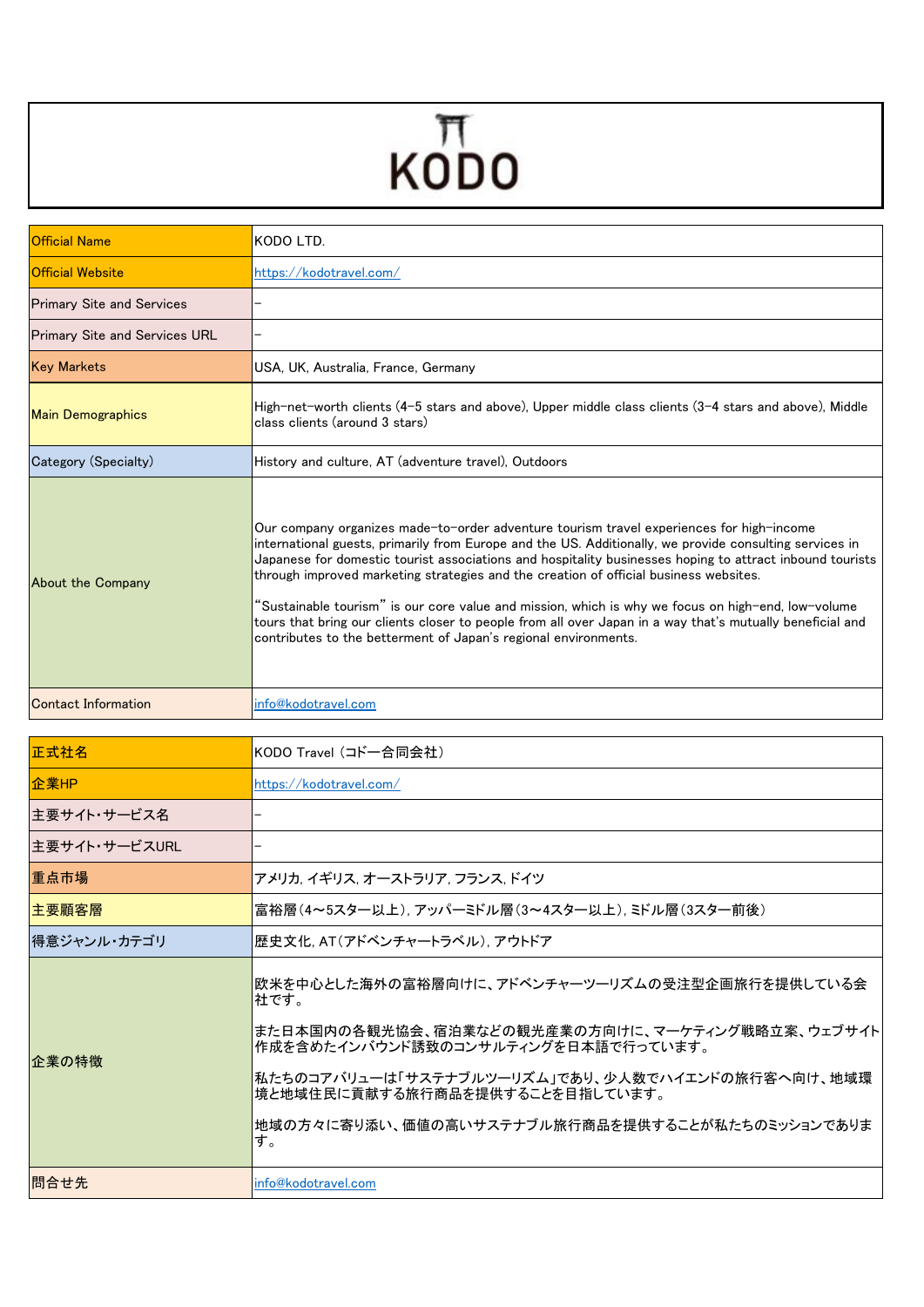

| <b>Official Name</b>                 | <b>EXO Travel Japan KK</b>                                                                                                                                                                                                                                                                                                                                                                                                                                                                                                                                                                                                                                                                   |
|--------------------------------------|----------------------------------------------------------------------------------------------------------------------------------------------------------------------------------------------------------------------------------------------------------------------------------------------------------------------------------------------------------------------------------------------------------------------------------------------------------------------------------------------------------------------------------------------------------------------------------------------------------------------------------------------------------------------------------------------|
| <b>Official Website</b>              | www.exotravel.com                                                                                                                                                                                                                                                                                                                                                                                                                                                                                                                                                                                                                                                                            |
| <b>Primary Site and Services</b>     | <b>EXO Travel</b>                                                                                                                                                                                                                                                                                                                                                                                                                                                                                                                                                                                                                                                                            |
| <b>Primary Site and Services URL</b> | www.exotravel.com                                                                                                                                                                                                                                                                                                                                                                                                                                                                                                                                                                                                                                                                            |
| <b>Key Markets</b>                   | USA, UK, Australia, France, Germany, All western markets                                                                                                                                                                                                                                                                                                                                                                                                                                                                                                                                                                                                                                     |
| <b>Main Demographics</b>             | High-net-worth clients (4–5 stars and above), Upper middle class clients (3–4 stars and above), Middle<br>class clients (around 3 stars)                                                                                                                                                                                                                                                                                                                                                                                                                                                                                                                                                     |
| Category (Specialty)                 | Art, History and culture, AT (adventure travel), Outdoors, Exo Travel Japan offers services in multiple<br>segments and languages.                                                                                                                                                                                                                                                                                                                                                                                                                                                                                                                                                           |
| About the Company                    | For 27 years, EXO Group has been promoting Asia's top resorts, history, and culture to people all over<br>the world through our associates in Europe, the US, and Australia. Through this, we've managed to<br>become one of the leading destination marketing companies in Asia. Currently, nine of EXO's global<br>offices, including the one in Japan, have been certified as sustainable tourism organizers by Travelife, an<br>international sustainability accreditation program. EXO Japan isn't just focused on FIT (Free<br>Independent Travelers) but is also actively involved in the MICE (Meetings, Incentives, Conferences, and<br>Exhibitions) and adventure tourism markets. |
| Contact Information                  | japan@exotravel.com                                                                                                                                                                                                                                                                                                                                                                                                                                                                                                                                                                                                                                                                          |

| 正式社名          | <b>EXO Travel Japan KK</b>                                                                                                                                                                                            |
|---------------|-----------------------------------------------------------------------------------------------------------------------------------------------------------------------------------------------------------------------|
| 企業HP          | www.exotravel.com                                                                                                                                                                                                     |
| 主要サイト・サービス名   | <b>EXO</b> Travel                                                                                                                                                                                                     |
| 主要サイト・サービスURL | www.exotravel.com                                                                                                                                                                                                     |
| 重点市場          | アメリカ, イギリス, オーストラリア, フランス, ドイツ, All western markets                                                                                                                                                                   |
| 主要顧客層         | 富裕層(4~5スター以上).アッパーミドル層(3~4スター以上).ミドル層(3スター前後)                                                                                                                                                                         |
| 得意ジャンル・カテゴリ   | アート, 歴史文化, AT(アドベンチャートラベル), アウトドア, エキゾトラベルジャパンは複数のセグメントと<br>言葉でサービスを提供している。                                                                                                                                           |
| 企業の特徴         | 私達、EXOグループは欧米豪のエージェントを通じて27年間にわたりアジアの高級リゾートや各国の歴<br>史、文化を紹介し続けて来たアジアでも有数のDMCです。<br>私達EXOはサスティナブルツーリズムの認定機関トラベライフを通じ、日本を含めて現在9か国のオフィス<br>でサスティナビリティーツーリズムの認定を受けています。EXOジャパンはFITだけでなく、MICE、アドベン<br>チャー市場にも積極的に取り組んでいます。 |
| 問合せ先          | japan@exotravel.com                                                                                                                                                                                                   |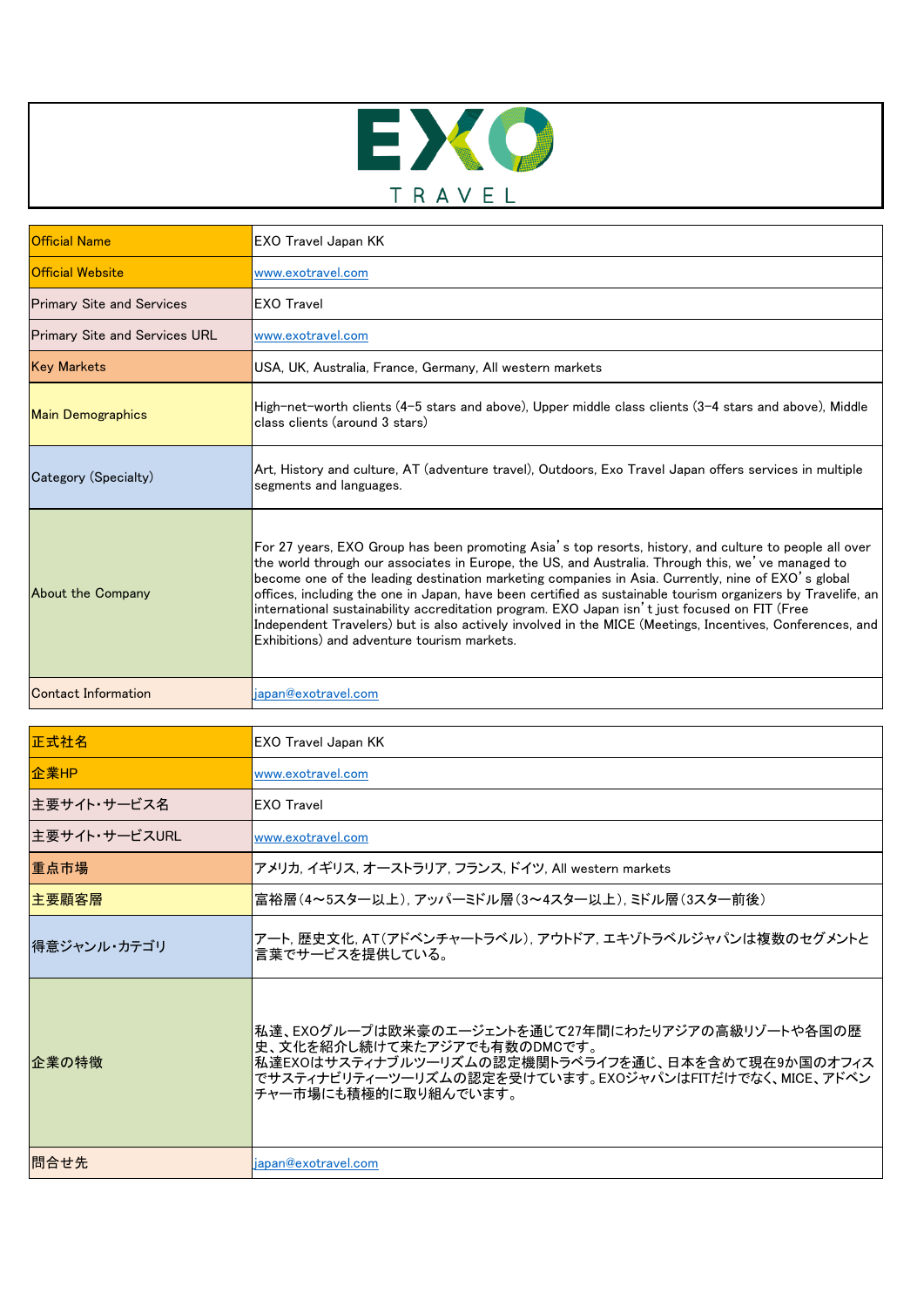

| <b>Official Name</b>                 | Windows to Japan                                                                                                                                                                                                                                                                                                                                                                                                                                                                                                                                                                                                                                                                     |
|--------------------------------------|--------------------------------------------------------------------------------------------------------------------------------------------------------------------------------------------------------------------------------------------------------------------------------------------------------------------------------------------------------------------------------------------------------------------------------------------------------------------------------------------------------------------------------------------------------------------------------------------------------------------------------------------------------------------------------------|
| <b>Official Website</b>              | https://windowstojapan.com/                                                                                                                                                                                                                                                                                                                                                                                                                                                                                                                                                                                                                                                          |
| <b>Primary Site and Services</b>     |                                                                                                                                                                                                                                                                                                                                                                                                                                                                                                                                                                                                                                                                                      |
| <b>Primary Site and Services URL</b> |                                                                                                                                                                                                                                                                                                                                                                                                                                                                                                                                                                                                                                                                                      |
| <b>Key Markets</b>                   | USA, UK, Australia, France, Germany, Western                                                                                                                                                                                                                                                                                                                                                                                                                                                                                                                                                                                                                                         |
| <b>Main Demographics</b>             | High-net-worth clients (4-5 stars and above)                                                                                                                                                                                                                                                                                                                                                                                                                                                                                                                                                                                                                                         |
| Category (Specialty)                 | Art, History and culture, Experience, Craftsman visit                                                                                                                                                                                                                                                                                                                                                                                                                                                                                                                                                                                                                                |
| About the Company                    | Windows to Japan is a dynamic company bringing travelers closer to the beauty of Japanese culture<br>through firsthand, personalized experiences designed for both individuals and groups. We aim to have our<br>custom tours stir the soul and allow people to experience the real Japan.<br>What we offer is more than just simple tours. By utilizing the wealth of knowledge and connections<br>cultivated during many years spent living and working in Japan, we've developed unique programs and<br>experiences that emphasize each destination's regional charms and experiences, with the flexibility to<br>tailor each service to the interests and wishes of our clients. |
| <b>Contact Information</b>           | Avi Lugasi (avi@windowstojapan.com)                                                                                                                                                                                                                                                                                                                                                                                                                                                                                                                                                                                                                                                  |

| 正式社名          | 株式会社日本の窓                                                                                                                                                                                                                                                         |
|---------------|------------------------------------------------------------------------------------------------------------------------------------------------------------------------------------------------------------------------------------------------------------------|
| 企業HP          | https://windowstoiapan.com/                                                                                                                                                                                                                                      |
| 主要サイト・サービス名   |                                                                                                                                                                                                                                                                  |
| 主要サイト・サービスURL |                                                                                                                                                                                                                                                                  |
| 重点市場          | アメリカ, イギリス, オーストラリア, フランス, ドイツ, 欧米                                                                                                                                                                                                                               |
| 主要顧客層         | 富裕層(4~5スター以上)                                                                                                                                                                                                                                                    |
| 得意ジャンル・カテゴリ   | アート, 歴史文化, 体験, 職人訪問                                                                                                                                                                                                                                              |
| 企業の特徴         | 株式会社日本の窓(Windows to Japan)は、旅行者に日本の魅力的な文化との親密で個人的な出会いの<br>機会を提供するダイナミックな会社です。私たちは、個人またはグループのお客様を、私たちのカスタムツ<br>アーに織り込まれた魂を揺さぶる文化の窓を通して、日本の中心へとお連れします。日本での長年にわ<br>たる生活と仕事の中で築いた幅広い知識と人脈は、その地域の文化、地域、経験を開拓するユニークな<br>立場をもって、一般的なツアーではなく、お客様独自の興味や希望に応える柔軟性を提供いたします。 |
| 問合せ先          | Avi Lugasi (avi@windowstojapan.com)                                                                                                                                                                                                                              |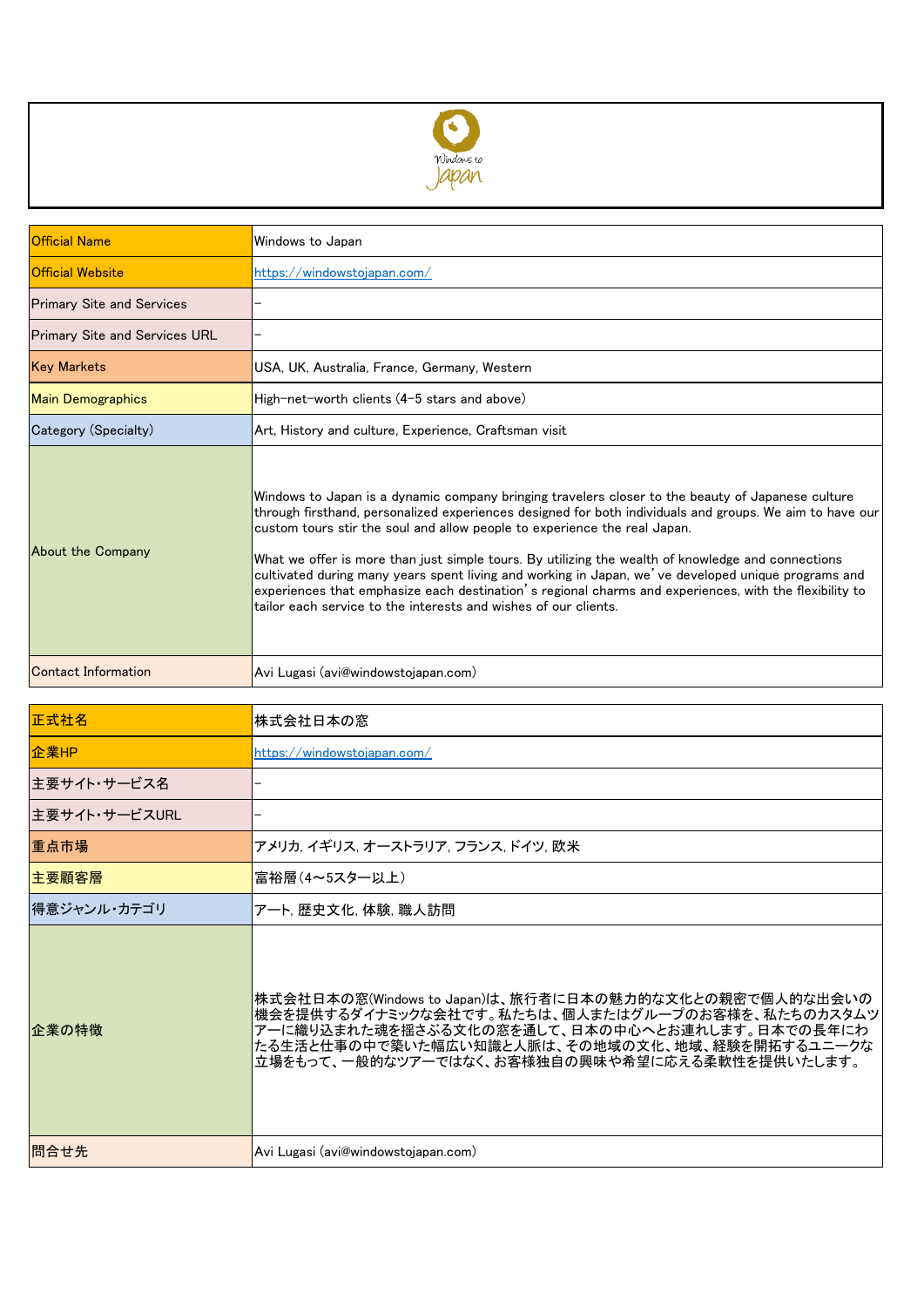## DESTINATION ASIA

DESTINATION MANAGEMENT FOR ASIA'S TRAVEL CONNOISSEURS

| <b>Official Name</b>                 | Destination Asia Japan                                                                                                                                                                                                                                                                                                                |
|--------------------------------------|---------------------------------------------------------------------------------------------------------------------------------------------------------------------------------------------------------------------------------------------------------------------------------------------------------------------------------------|
| <b>Official Website</b>              | https://www.destination-asia.com/japan/                                                                                                                                                                                                                                                                                               |
| <b>Primary Site and Services</b>     |                                                                                                                                                                                                                                                                                                                                       |
| <b>Primary Site and Services URL</b> |                                                                                                                                                                                                                                                                                                                                       |
| <b>Key Markets</b>                   | USA, UK, Australia, France, Germany, European countries, Latin America                                                                                                                                                                                                                                                                |
| <b>Main Demographics</b>             | High-net-worth clients (4–5 stars and above), Upper middle class clients (3–4 stars and above), Middle<br>class clients (around 3 stars)                                                                                                                                                                                              |
| Category (Specialty)                 | Art, History and culture, AT (adventure travel), Outdoors                                                                                                                                                                                                                                                                             |
| About the Company                    | Destination Asia Japan is a destination management company offering a wide range of deluxe,<br>professional travel services including cruises, MICE, and FIT programs. Operating in 11 countries in Asia,<br>we employ our wealth of international experience and global connections to fulfill any and all requests<br>from clients. |
| <b>Contact Information</b>           | japan@destination-asia.com                                                                                                                                                                                                                                                                                                            |

| 正式社名          | 株式会社Destination Asia Japan                                                                                                                                                                           |
|---------------|------------------------------------------------------------------------------------------------------------------------------------------------------------------------------------------------------|
| │企業HP         | https://www.destination-asia.com/japan/                                                                                                                                                              |
| 主要サイト・サービス名   |                                                                                                                                                                                                      |
| 主要サイト・サービスURL |                                                                                                                                                                                                      |
| 重点市場          | アメリカ, イギリス, オーストラリア, フランス, ドイツ, ヨーロッパ諸国、中南米                                                                                                                                                          |
| 主要顧客層         | 富裕層(4~5スター以上),アッパーミドル層(3~4スター以上),ミドル層(3スター前後)                                                                                                                                                        |
| 得意ジャンル・カテゴリ   | アート, 歴史文化, AT(アドベンチャートラベル), アウトドア                                                                                                                                                                    |
| 企業の特徴         | デスティネーションアジアジャパンはMICE、クルーズおよびFITに至る幅広い旅行サービスを扱い、いずれ<br>の分野においてもプロフェッショナルなサービスを提供するデスティネーションマネージメントカンパニーで<br>す。アジア全11か国にてオペレーションをした経験とネットワークを武器に、すべてのデスティネーションで<br>お客様のありとあらゆるリクエストに高品質なサービスをご提供致します。 |
| 問合せ先          | japan@destination-asia.com                                                                                                                                                                           |